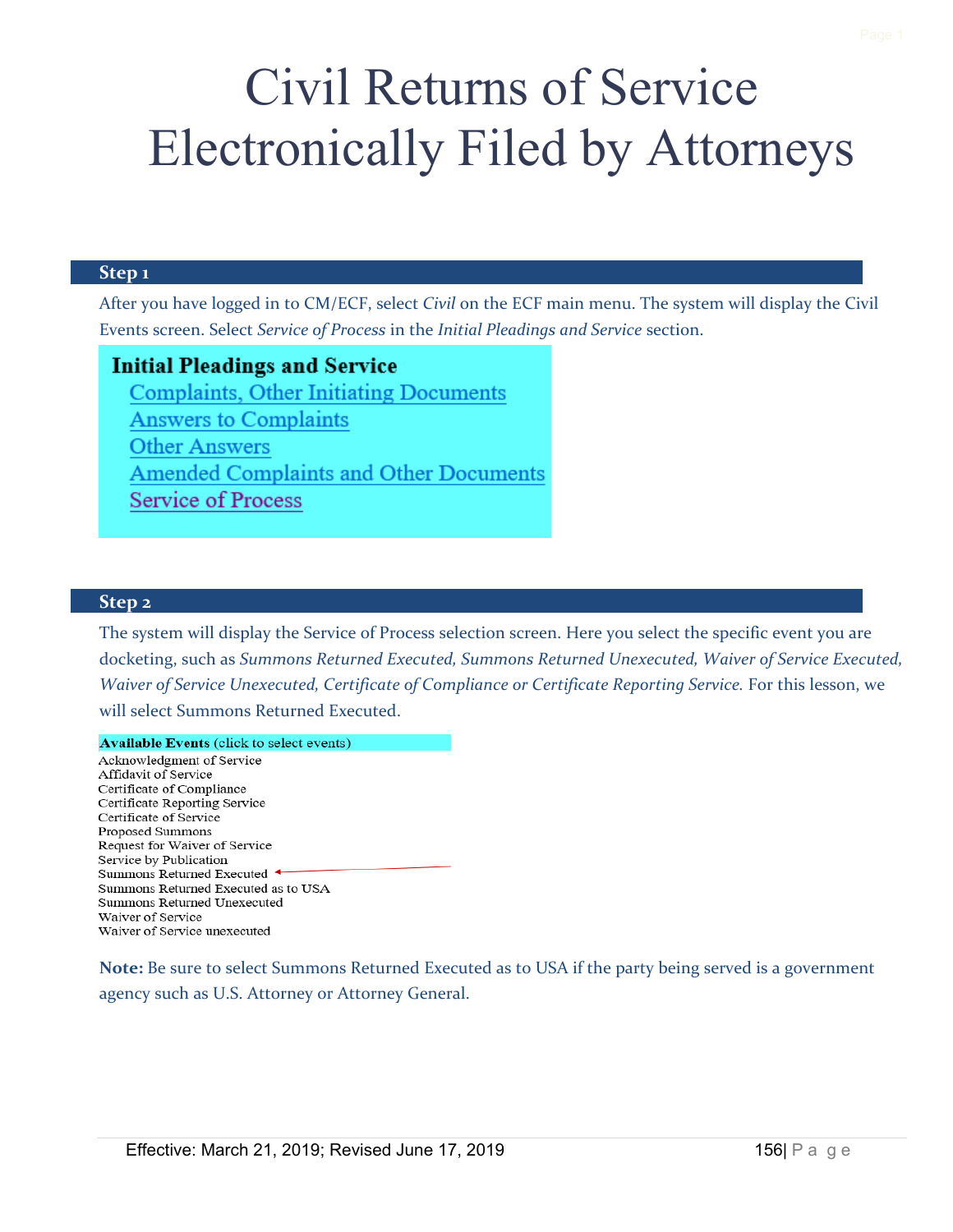#### **Step 4**

The system will display the **pdf document** screen. Click *Browse* to display the **File Upload** screen and attach your pdf documents by clicking **Open**, then *Next*. If you are filing multiple summonses, scan them in as one document.

| Date document filed (mandatory)                                      |          |  |         |  |
|----------------------------------------------------------------------|----------|--|---------|--|
| 2/12/2019                                                            | Calendar |  |         |  |
| Select the pdf document and any attachments.<br><b>Main Document</b> |          |  |         |  |
|                                                                      |          |  | Browse  |  |
| <b>Attachments</b>                                                   |          |  |         |  |
|                                                                      |          |  | Browse. |  |
| <b>Next</b><br>Clear                                                 |          |  |         |  |

## **Step 5**

The system will display the *Select the Party* screen for you to select the filer, then *Next*.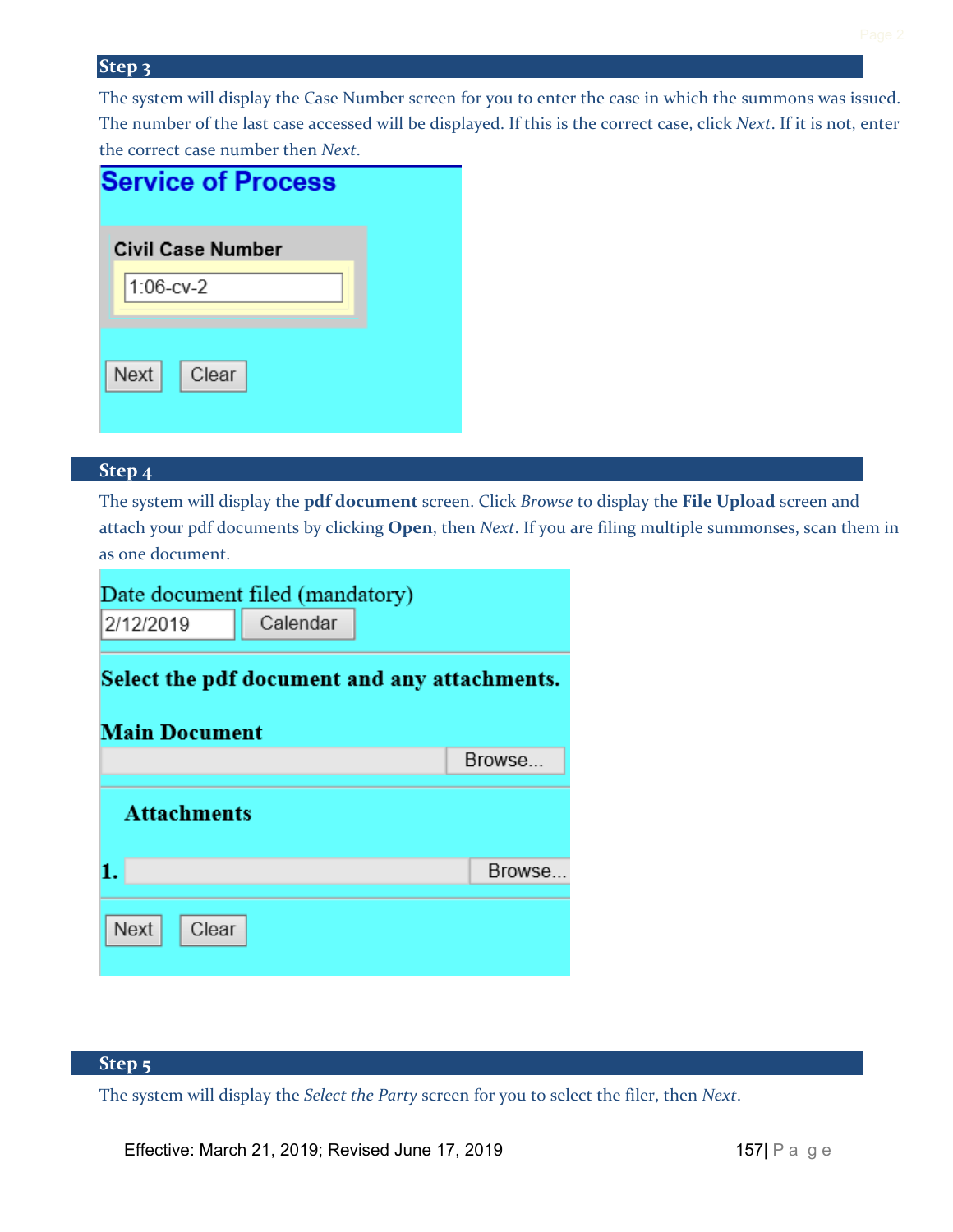The system will display the *Party Served* screen for you to select the party(ies) (defendant) who was served. If multiple defendants were served, hold down the *Control Button* and select all parties served, then *Next*.

#### **Step 7**

If the summons was returned executed, the system will display a *Date Served* and *Date Answer Due* screen. On this screen, enter the date the defendant was served in the *Date Served* field, and press *Tab*. The system will automatically generate a proposed answer due date (21 days from the service date) in the *Date Answer Due* field. When filing *Summons Returned Unexecuted*, this screen will not appear.

| Enter date served and date answer is due |  |                                                                    |  |  |
|------------------------------------------|--|--------------------------------------------------------------------|--|--|
| Claim                                    |  | Date served Date answer due                                        |  |  |
|                                          |  | 4/10/2006                                                          |  |  |
|                                          |  |                                                                    |  |  |
|                                          |  |                                                                    |  |  |
|                                          |  |                                                                    |  |  |
|                                          |  | Allstate Insurance Company - Complaint(filed 03/17/2006) 3/20/2006 |  |  |

**Note:** There is a separate event for service on government agencies, which proposes an answer due deadline 60 days from the service date.

#### **Step 8**

The system will display the final docket text screen and chance to correct any errors in this transaction. If the transaction and the text are correct, click *Next*.

# **Service of Process:** 1:06-cv-00002-CMH-TCB Toloza et al v. Allstate Insurance Company SUMMONS Returned Executed by Lidia Toloza, Alfredo Toloza as to Allstate Insurance Company served on 3/20/2006, answer due 4/10/2006

 $(1dab, )$ 

Next Clear